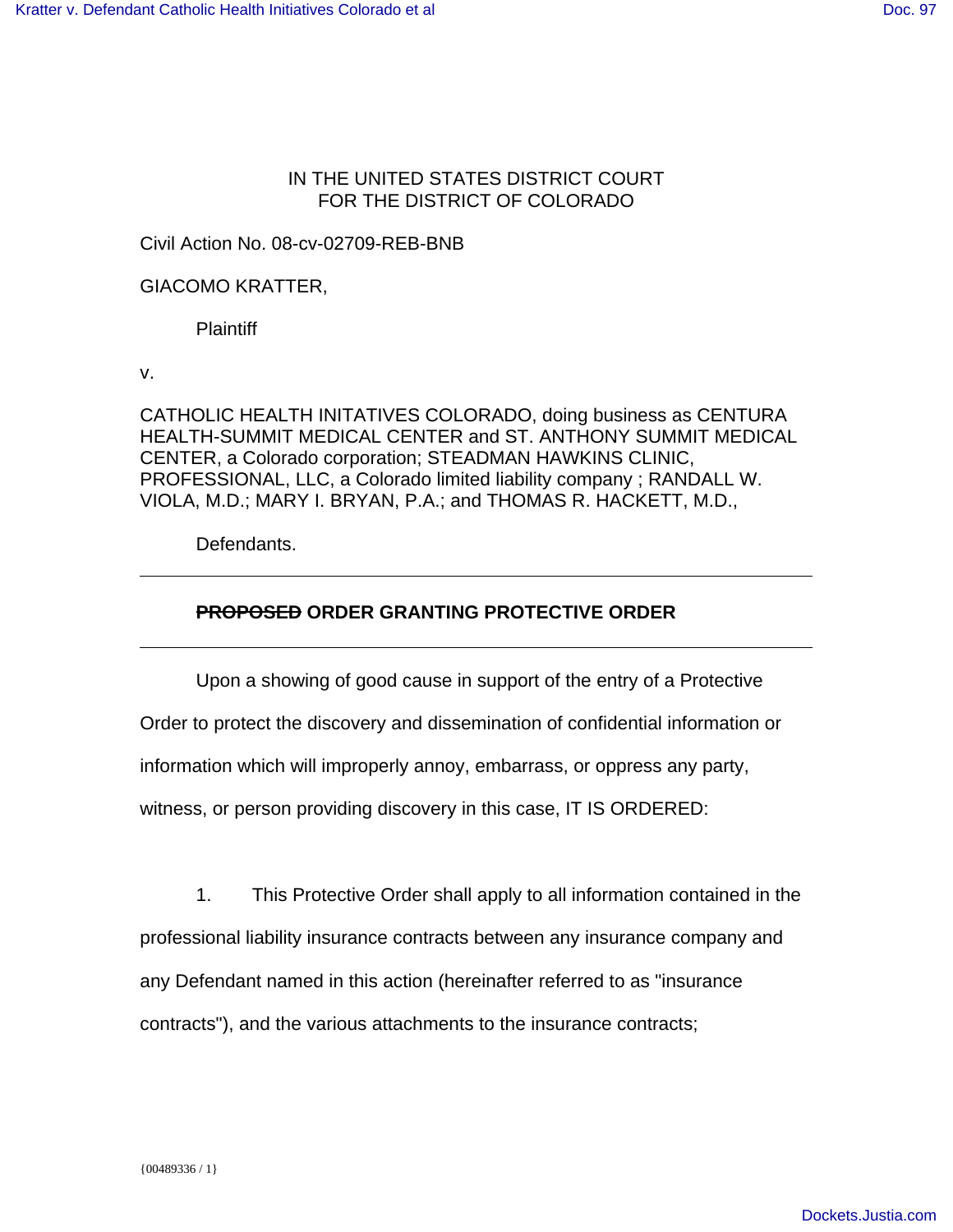2. The parties agree that the various insurance contracts and attachments thereto shall be kept confidential and shall be used solely for the purposes of this action, and shall not, without the consent of the party producing it or further Order of Court, be made available or disclosed to persons other than "qualified persons." "Qualified person" as used herein means:

- a. The parties;
- b. Attorneys actively working on this case and persons regularly employed or associated with the attorneys actively working on the case;
- c. Expert witnesses and consultants retained in connection with this proceeding; and
- d. Court officials involved in this action.

3. If the insurance contracts and attachments thereto are submitted to the Court, it shall be submitted under seal **consistent with D.C.COLO.LCivR 7.2 and 7.3**. In the event one of these documents or any portion thereof is used in any court filing or proceeding in this action, including but not limited to use in a deposition or at trial, it shall not lose its confidential status. The Court will adopt appropriate procedures in connection with the Pretrial Order to protect the confidential status of such document.

4. At the time each document is produced, each page shall bear the following notation: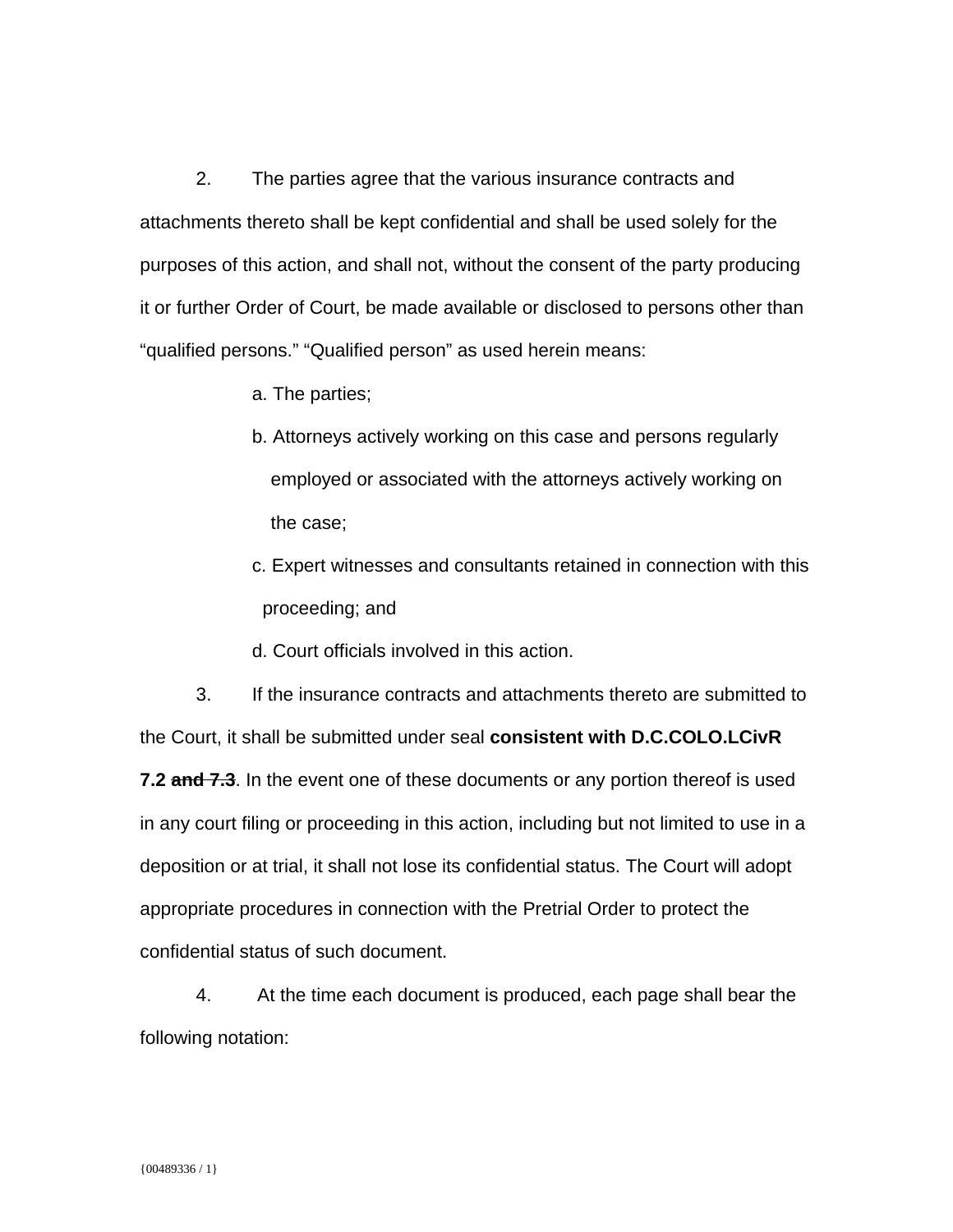## **CONFIDENTIAL PRODUCED SUBJECT TO PROTECTIVE ORDER United States District Court, District of Colorado Civil Action No. 08-cv-02709-REB-BNB**

5. A party may object to the designation of particular CONFIDENTIAL information by giving written notice to the party designating the disputed information. The written notice shall identify the information to which the objection is made. If the parties cannot resolve the objection within ten (10) business days after the time the notice is received, it shall be the obligation of the party designating the information as CONFIDENTIAL to file an appropriate motion requesting that the Court determine whether the disputed information should be subject to the terms of this Protective Order. If such a motion is timely filed, the disputed information shall be treated as CONFIDENTIAL under the terms of this Protective Order until the Court rules on the motion. If the designating party fails to file such a motion within the prescribed time, the disputed information shall lose its designation as CONFIDENTIAL and shall not thereafter be treated as CONFIDENTIAL in accordance with this Protective Order. In connection with a motion filed under this provision, the party designating the information as CONFIDENTIAL shall bear the burden of establishing that good cause exists for the disputed information to be treated as CONFIDENTIAL.

6. Any qualified person to whom the parties provide the endorsements/contracts/agreements and attachments shall be informed of the stipulated Protective Order and shall be subject to its terms.